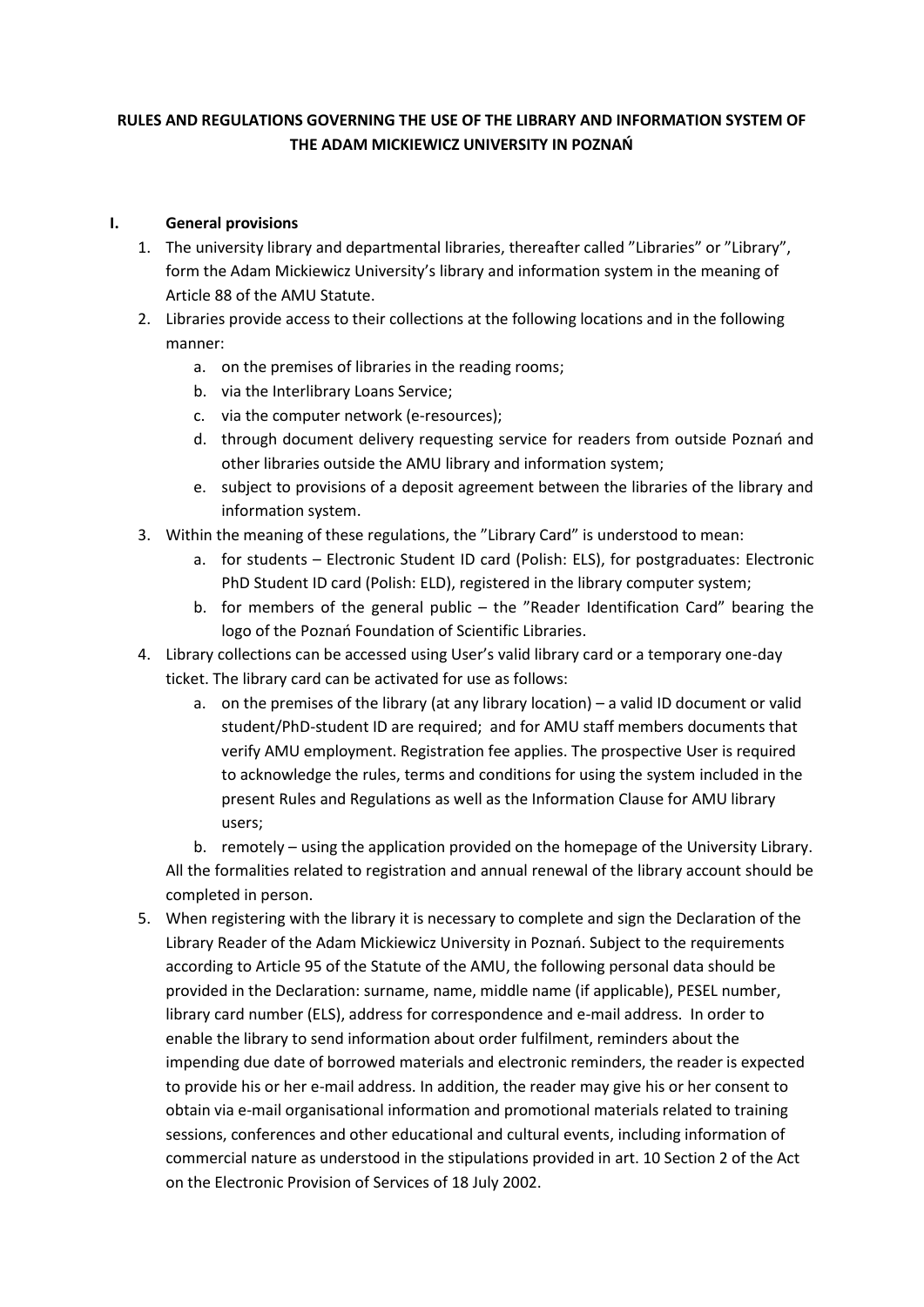- 6. All personal data are administrated by the Adam Mickiewicz University in Poznań, ul. Wieniawskiego 1, 61-712 Poznań. Contact with Data Protection Officer is provided upon request: [iod@amu.edu.pl.](mailto:iod@amu.edu.pl)
- 7. Personal data will be processed to make the reader's access to library collections possible with the application of the joint IT system operating within the Poznań Foundation of Scientific Libraries and resulting from the objectives and obligations imposed on the Administrator stemming from the Act of 27 June 1997 on libraries (Dz. U. (Journal of Laws), 2018 r., item 574) and the Act of 20 July 2018 – the Law on Higher Education and Science (Dz. U. 2018, item. 1668 as amended). The legal basis for processing personal data is provided by Art. 6 par. 1 item ( b) and (c) of the General Regulation on the Protection of Personal Data of 27 April 2016 r. (UE Official Journal L.2016.119.1 as amended), in connection with art. 49 of the Act of 20 July 2018 – Law on Higher Education and Science (Journal of Laws 2018, item 1668, as amended) and the provisions of the Act of 27 June 1997 on libraries (Journal of Laws, 2018, item 574) and art. 6 par. item (a) of the General Regulation on the Protection of Personal data of 27 April 2016 r. (Dz.U.UE.L.2016.119.1, as amended), if applicable. Access to personal data is strictly limited to authorised Poznań Foundation of Scientific Libraries employees to the extent necessary to provide services in compliance with an agreement entered into with the Administrator.
- 8. Personal data provided by the user will be stored for a period arising from the provisions of law indicated above and necessary to exercise the rights and obligations arising from the services provided to users, but not longer than 6 years from the date of issuing a statement from the Library that a user's account has been closed in a regular procedure and contains no outstanding loans or fines, and, in the case of data obtained with the consent of the user – until the consent is withdrawn. Users have the right to demand access their personal data from the Administrator, the right to update or correct their personal data, remove or limit the processing rights, raise objections to processing of data, transfer data and revoke their consent for processing data at any given time. The user has the right to submit a complaint to the relevant supervisory body – President of the Personal Data Protection Office, ul. Stawki 2, 00-193 Warszawa.
- 9. The provision of personal data is voluntary yet necessary for the achievement of the purposes for which they have been collected. Failure to submit requested data may prevent further access to services and resources of the library. To ensure the quality of the service and better communication with the library the user's phone number can be voluntarily provided by the user. Withdrawal of the consent to provide phone number will adversely affect access to offered library services and resources.
- 10. Libraries can activate library accounts for:
	- a. academic Staff members of the University, PhD students and AMU students;
	- b. other individual and institutional users in accordance with the detailed rules and procedures for particular libraries.
- 11. Activation of library accounts for institutional users can only be done at the University Library.
- 12. The rights resulting from having a library account are not transferable to third parties.
- 13. The library user is obliged to immediately notify in person the library about any changes in the correspondence address, degree course and type of studies, affiliation to faculty or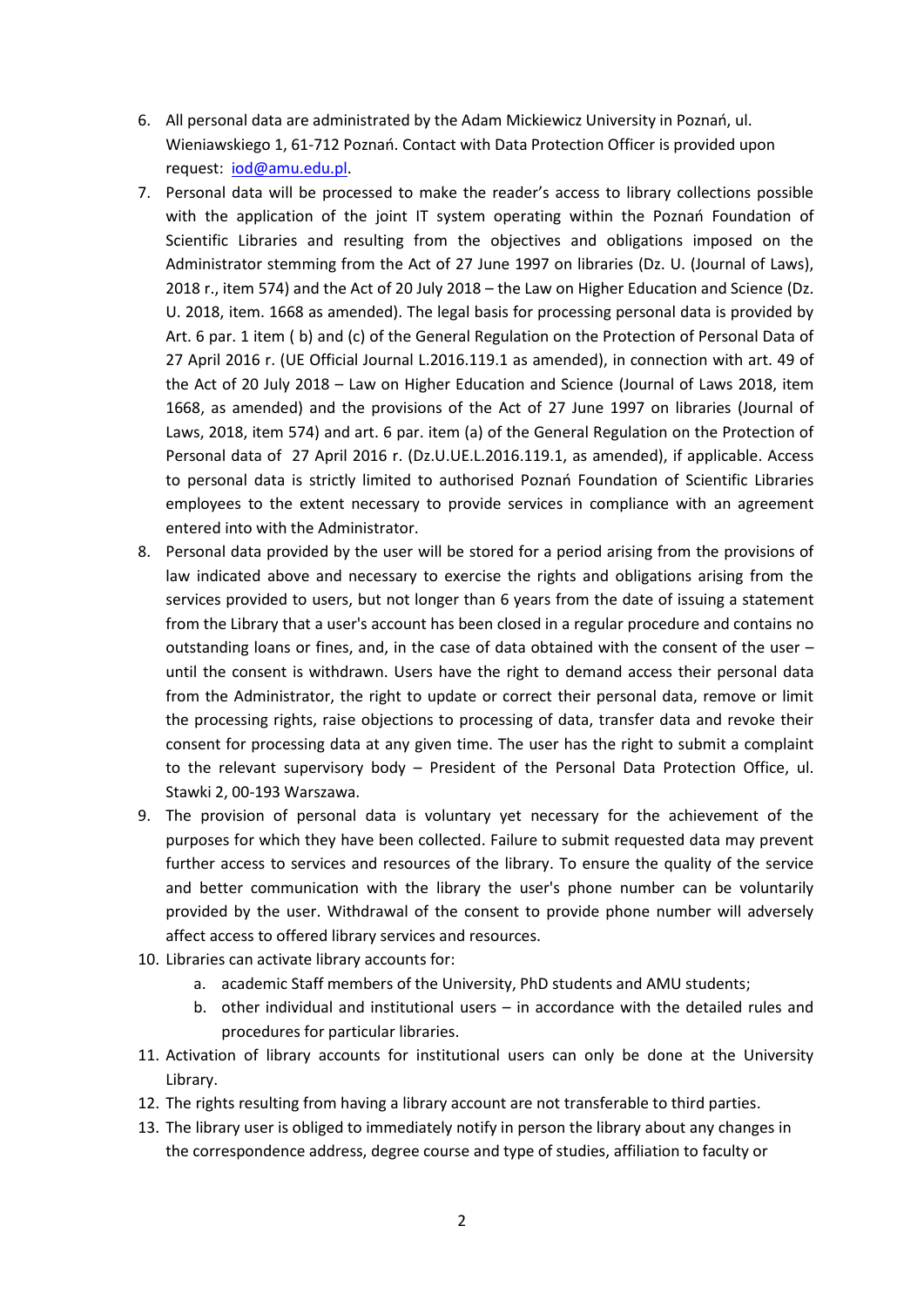university, and loss of the Student's Electronic Card or the Reader's Card. The library, based on the application and relevant documents, updates the data or issues a duplicate card.

- 14. The costs of issuing a new card and re-registration as well as those from damage resulting from negligence shall be charged to the account holder.
- 15. Detailed rules for making particular types of the collections available and the use of technical devices and fees charged, determined in accordance with the AMU Statute, are provided in libraries.
- 16. Licensed electronic resources of libraries can be used in accordance with the "Principles of access and use of electronic resources of AMU libraries" available on the website of the University Library. The use of electronic resources is possible both on computer workstations in libraries and remotely.

# **II. Reading rooms**

- 17. All members of the public are entitled to use the collections in reading rooms based on the unexpired library card or temporary one-day ticket.
- 18. Upon entering the reading room, the above mentioned unexpired library student/PhD student card or a temporary one-day ticket shall be handed directly to the librarian on duty; in the case of the Reader's Card and one-day ticket, a document with a photo confirming the identity shall additionally be presented. Non-library-owned books should be reported to the librarian on duty.
- 19. Items from the collections of libraries are made available to readers in open access and are delivered from the stacks after prior order or on the basis of the document delivery service through the agency of interlibrary loan service.
- 20. At the request of the reader, the library reserves the works ordered. Ordering dates are specified by the rules for accessing resources set by individual libraries in the library system. Books from reference collections in the reading rooms cannot be reserved.
- 21. The original copies of printed materials microfilmed and digitised are not available for personal inspection in reading rooms.

#### **III. Checking books out**

- 22. The following categories of readers can check library materials out:
	- a. academic staff members, PhD students and AMU students;
	- b. members of the general public, on the basis of detailed rules for collections to be made available that are set up by individual libraries.
- 23. Certain items cannot be checked out from the Library, including:
	- a. items from special collections;
	- b. items from the National Library Resources (Polish: NZB) and the Regional Library Resources (former NZB resources);
	- c. items from reference collections;
	- d. journals and newspapers;
	- e. non-circulating items;
	- f. original printed copies of microfilmed and digitised works;
	- g. certain dedicated collections due to their publishing date limits.
- 24. Ordering and reservation of library materials can be done online on the Library's website or, alternatively, with an order form (call slip) from the traditional card catalogue.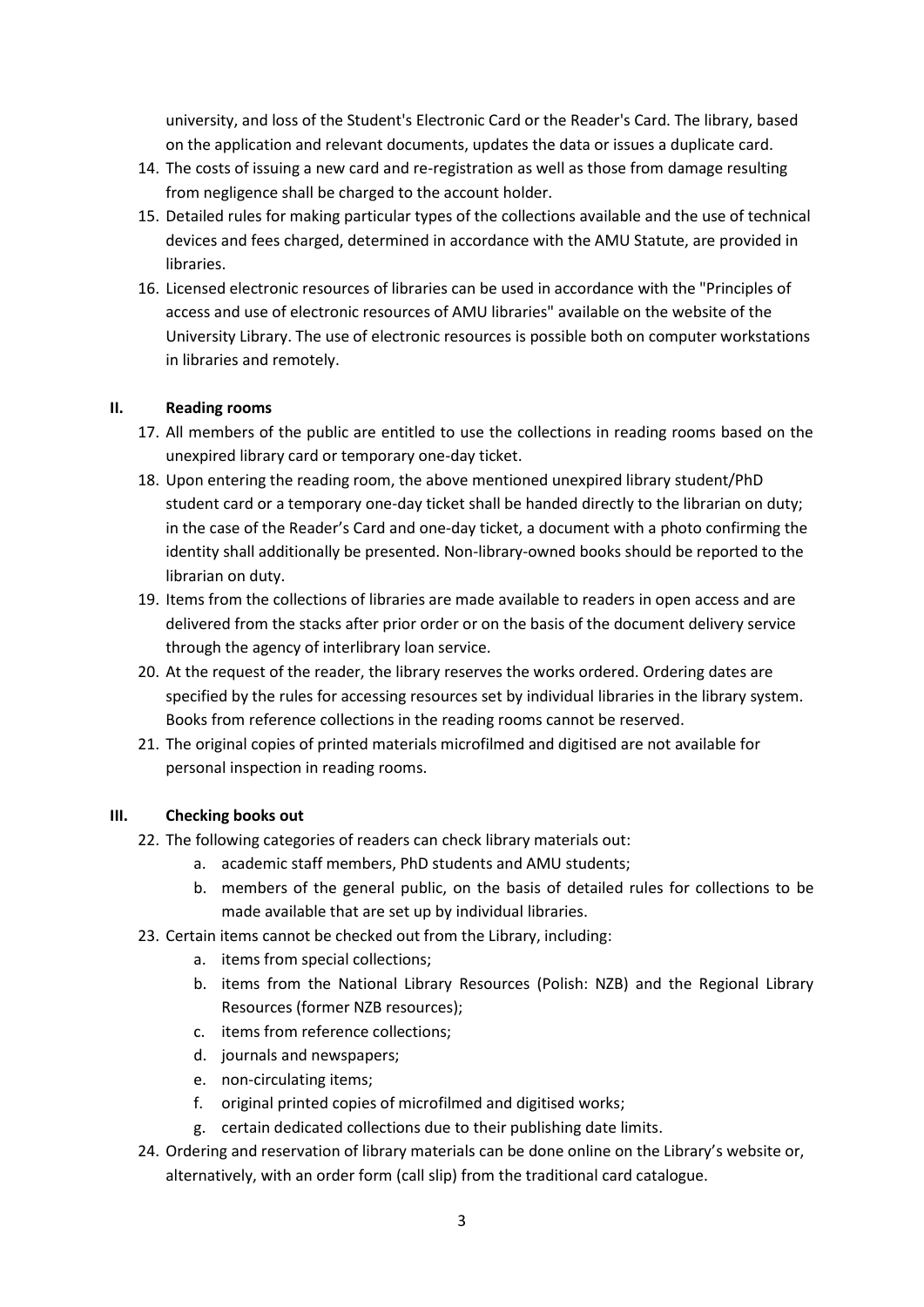- 25. Libraries use computer-based systems to keep a record of books that have been checked out, while checked-out items are identified and registered exclusively by their bar codes and the library card.
- 26. Upon checking out or returning library materials, the user should check the status of his or her account and is kindly asked to report any comments before leaving the library.
- 27. In justified cases, the library has the right to demand the return of books on loan before the end of the statutory due time or, while the item is still on loan, stipulate an earlier date of return.
- 28. Book loans can be renewed via online catalogue or on the premises of the Library. The user is obliged to present the borrowed work first.
- 29. All library users are required to return library materials on time. Users will be held liable for exceeding the loan period. The Library charges a fee for each day of delay.
- 30. Readers who provided their libraries with their e-mail address will receive e-mail reminders about the upcoming due date of return of borrowed library materials.
- 31. To facilitate the timely return of materials, the library has established loan periods. Full responsibility for the timely return of borrowed materials is assumed by the library user. Non-receipt of loan reminder notices does not absolve library users of the responsibility to return Library materials by their due data or pay fines.
- 32. To users who are behind the return date of library materials or with unpaid fines for late return of books, the library sends electronic or traditional notices and reminders. For sending overdue notices by surface mail the library user shall be charged according to the list of charges operative in the library and payable at the return of books.
- 33. Evasion of the return of overdue works monitored for a period longer than 21 days and outstanding overdue fines may result in suspension of the reader in the rights to use traditional and electronic services, with the possibility of referring the matter to legal proceedings.
- 34. Library Clearance (a statement from the Library that a user's account has been closed in a regular manner and contains no outstanding loans or fines) from libraries cooperating within the Poznań Foundation of Scientific Libraries can be obtained on library clearance slips in any library of the system. The certificates are issued to employees, PhD students and AMU students on the basis of a library card or ID card.

# **IV. Out-of-town interlibary loans**

- 35. Libraries offer an interlibrary loan and document delivery service to obtain materials needed for research and private study from libraries across Poland and abroad. Applicants need to have unexpired library card and no outstanding loans or fines on overdue items borrowed from the libraries of the system.
- 36. Users from Adam Mickiewicz University are required to cover any additional costs of bringing library materials as part of interlibrary loans, based on invoices issued by the sending library, or to participate in the costs involved in postal/parcel service in the case of not using the delivered publications.
- 37. Users from outside Adam Mickiewicz University are required to cover the costs of bringing library materials as part of interlibrary long-distance borrowing in accordance with the University Library's List of fees.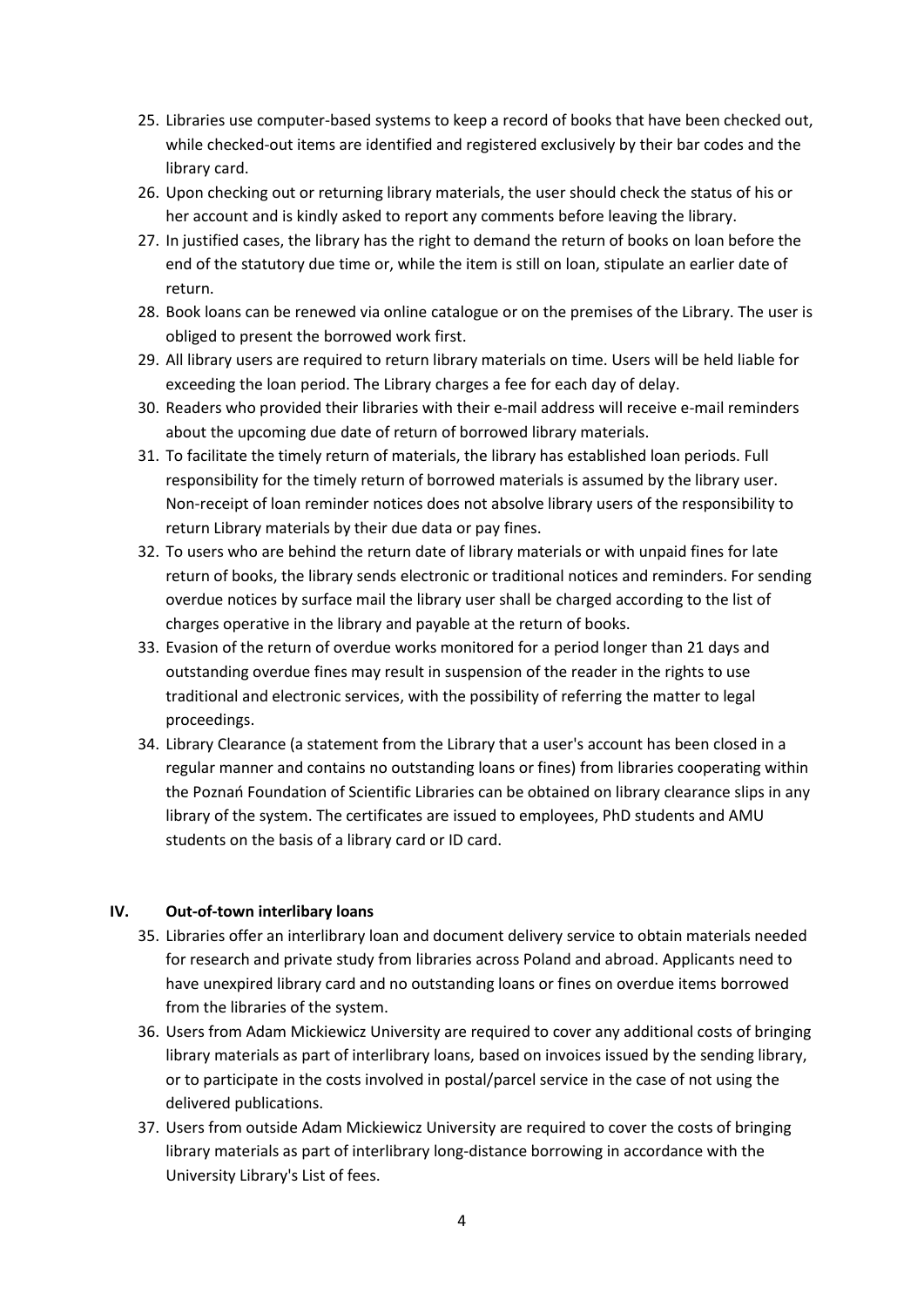- 38. Resources from libraries can be made available to other libraries ("ordering library") in the form of non-returnable copies or originals. The ordering library assumes full responsibility for the borrowed materials.
- 39. Ordering library is obliged to make borrowed items available only on the premises of the ordering library.
- 40. The borrowing period of the original is determined by the providing/circulating library. In justified cases, this period may be extended at the request of the ordering library
- 41. The ordering library is obliged to return the ordered originals on time by insured or registered mail.
- 42. Libraries provide ordering libraries with printouts of articles from their electronic resources, unless the license agreement states otherwise.
- 43. If the provisions of these Regulations are violated, the ordering library temporarily loses the right to use the library collections through interlibrary long-distance lending. Terms or dates of losing the rights is defined by the providing library.

### **V. Library deposits**

44. As part of the library and information system, in justified cases, it is possible to lend particular continuous or serial publications to other libraries that form the AMU library and information system, in accordance with and subject to the terms and conditions set forth in deposit agreements between libraries.

### **VI. Obligations and responsibilities of the User. Code of conduct.**

- 45. Library users are required to comply with all applicable laws, policies and rules set forth in these Regulations as well as the principles set out therein, in particular with respect to books on loan and library property.
- 46. Failure to comply with the regulations as well as taking collections, objects and equipment owned by libraries outside of their premises without necessary formalities, is strictly prohibited and may result in suspension of the user in the rights to use traditional and electronic library services, and may result in a request to the court for sanctions.
- 47. Users of reading rooms are requested to leave their outer clothing, umbrellas, briefcases and larger bags in the locker room. The library assistant on duty has the right to refuse admission to the reading room to those who do not comply with the above-mentioned rules. If the user brings a bag to the reading room, the duty librarian may ask to show its contents before leaving the reading room.
	- a. To store personal items, libraries may provide lockers whose contents must be emptied by the user until the closing time of the library. If the locker is occupied after closing the library, in order to maintain the safety of the facility, the library reserves the right to open the locker and charge the user for the lock replacement, in the amount consistent with the current list of fees in a given library. The contents of the locker will be deposited with the library manager (manager of the BU Circulation Department). The person collecting the items must accurately describe them and confirm their receipt in the locker opening report.